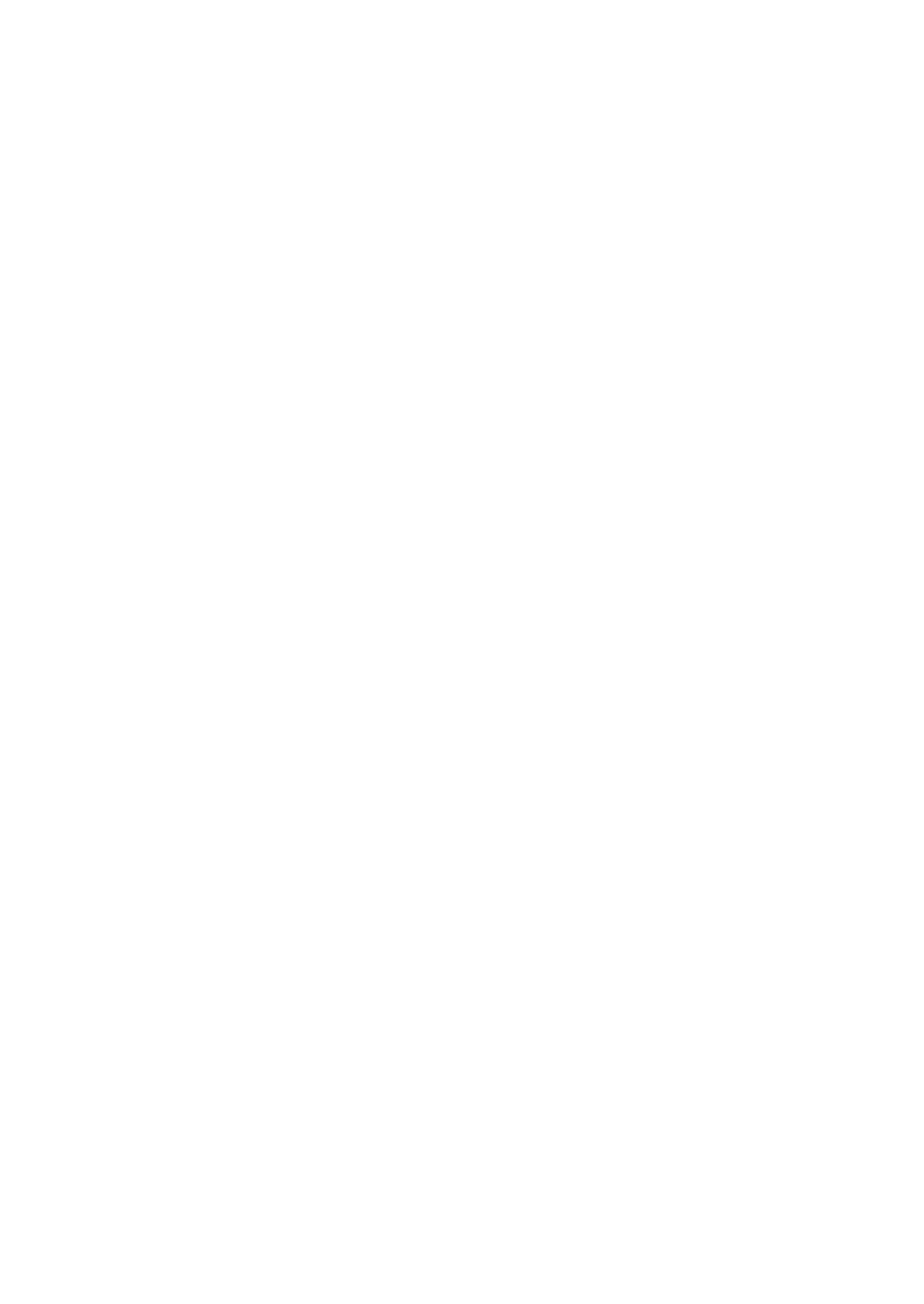**Jeannette Kamp Susan Legêne Matthias van Rossum Sebas Rümke**

# **WRITING History!**

A COMPANION FOR HISTORIANS

AMSTERDAM UNIVERSITY PRESS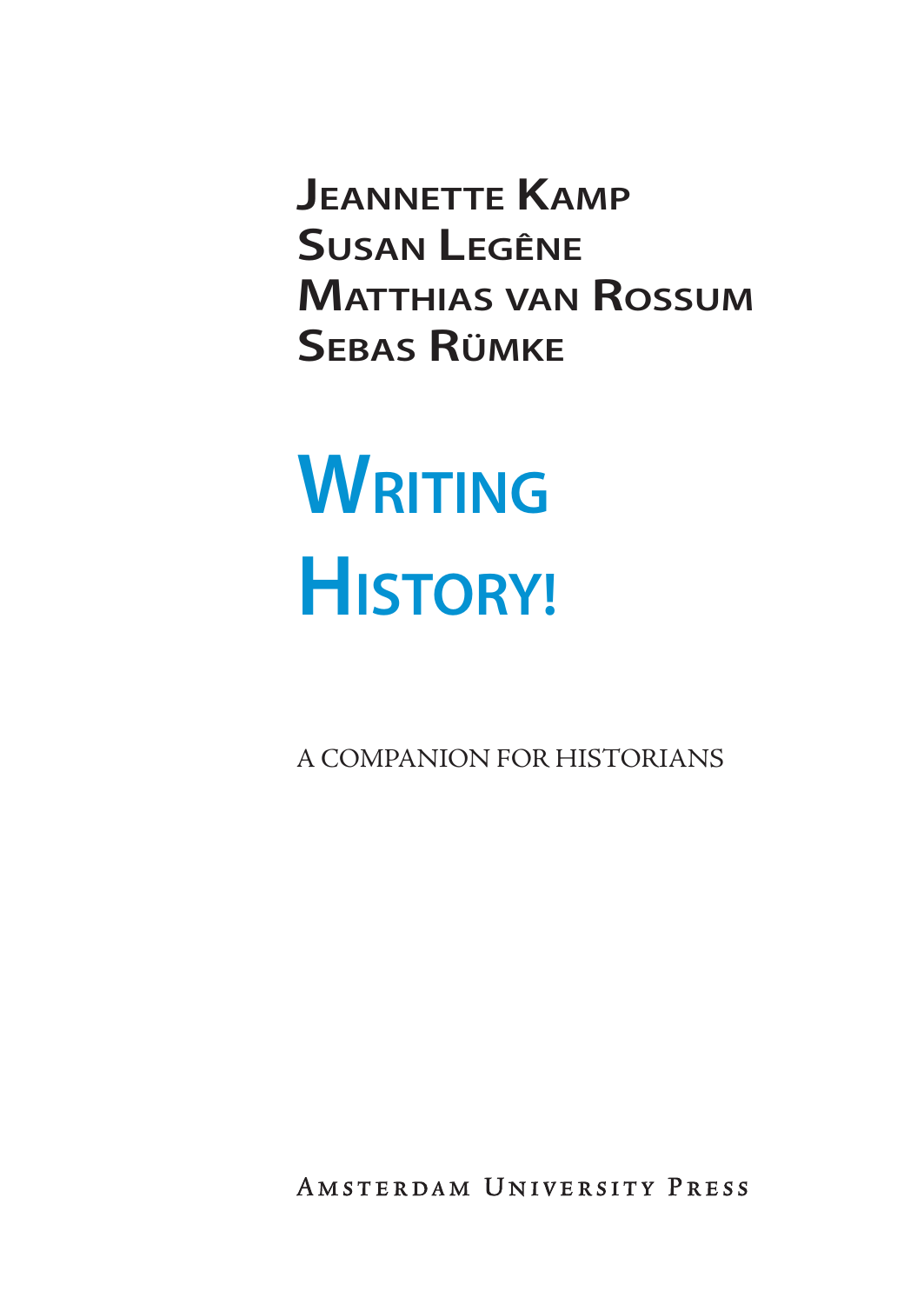Originally published as *Geschiedenis schrijven! Wegwijzer voor historici* by Jeannette Kamp, Susan Legêne, Matthias van Rossum and Sebas Rümke (2016). © Amsterdam University Press

Translation: Jill Bradley Language Services

Cover and interior design: V3-Services v.o.f., Baarn

ISBN 978 94 6298 639 8 e-ISBN 978 90 4853 762 4 (pdf ) DOI 10.5117/9789462986398 NUR 680

© Jeannette Kamp, Susan Legêne, Matthias van Rossum & Sebas Rümke / Amsterdam University Press B.V., Amsterdam 2018

All rights reserved. Nothing from this publication may be reproduced, stored in an automated database or transmitted in any form or manner, whether electronic, mechanical, photocopying or any other manner without the previous written consent of the publisher.

In regard to making copies from this publication that are permitted on the grounds of Section of the Dutch 16B Auteurswet [Copyright Act] 1912 in conjunction with the Decision of 20 June 1974, Stb. [Government Gazette] 351, as amended by the Decision of 23 August 1985, Stb. 471, and Section 17 of the Dutch Auteurswet 1912, the charges due by law should be paid to the Stichting Reprorecht (PO Box 3051, 2130 KB Hoofddorp). For the inclusion of part(s) of this publication in anthologies, readers and other compilations (Section 16 of the Dutch Auteurswet 1912), please apply to the publisher.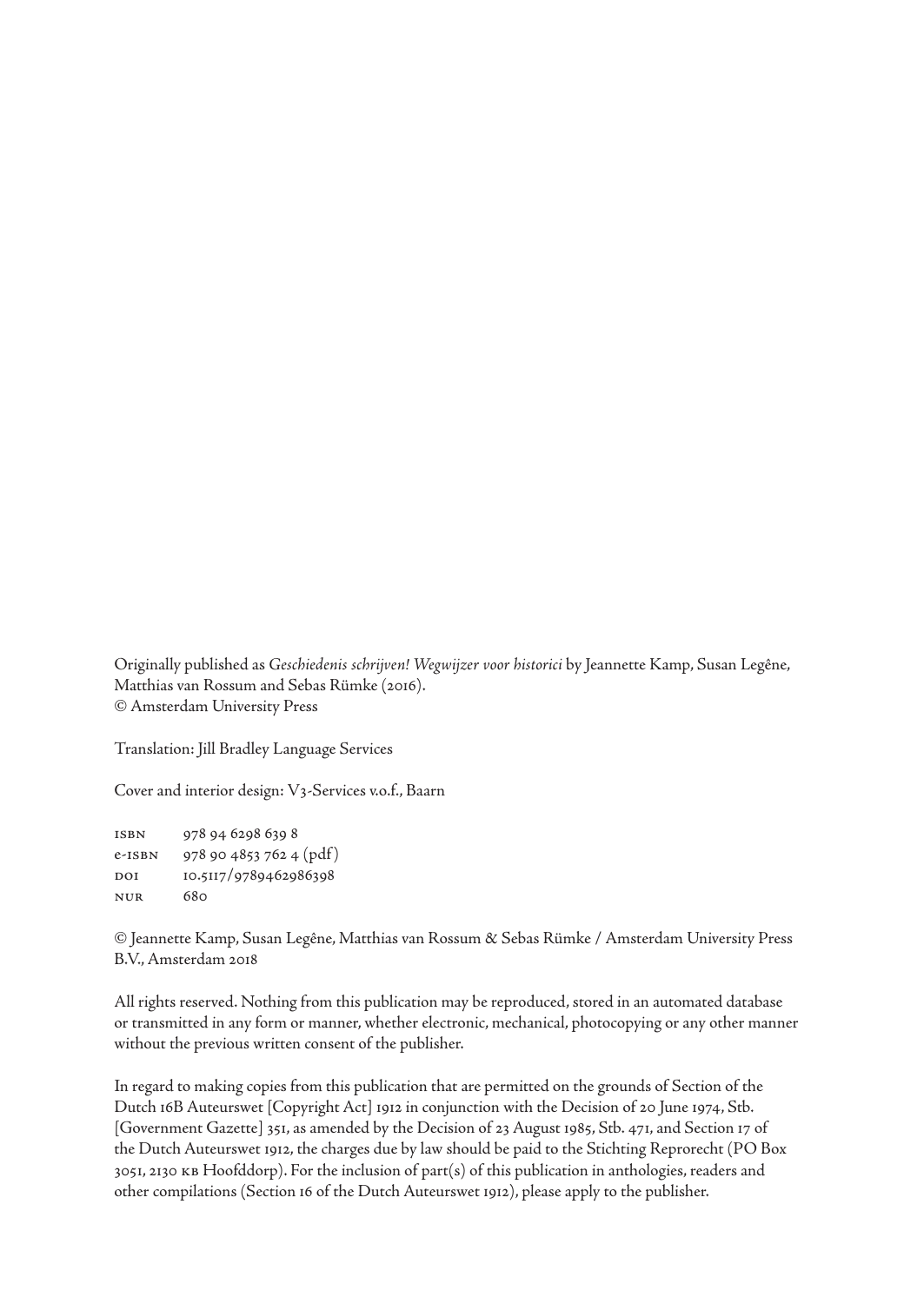# **Contents**

| Introduction          |  |
|-----------------------|--|
| Structure of the book |  |

#### **1 Historical research: The importance of the research question**

| I.I |          | Subject and research question                            | 17 |
|-----|----------|----------------------------------------------------------|----|
|     |          | 1.1.1 Designating a subject                              | 17 |
|     | I.I.2    | Types of question: Descriptive, explanatory, exploratory | 18 |
|     |          | 1.1.3 The research question                              | 20 |
|     | I.I.4    | Criteria for historical research questions               | 2I |
| I.2 |          | Orientation and questions: The historiographical context | 22 |
|     | I.2.1    | Status quaestionis                                       | 22 |
|     |          | 1.2.2 The availability of sources                        | 23 |
|     |          | 1.2.3 Your own contribution to writing history           | 23 |
|     |          | 1.3 Standpoint and historical debate                     | 24 |
|     | I.3.1    | Criticism and self-criticism                             | 25 |
|     | I.3.2    | Defining your position: Facts, interpretations, and      |    |
|     |          | philosophical viewpoints                                 | 26 |
| I.4 |          | The research plan: Questions, material and methods,      |    |
|     | planning |                                                          | 27 |
|     | I.4.1    | Main question, sub-questions, structure                  | 28 |
|     |          | 1.4.2 Planning and feedback                              | 28 |
|     |          |                                                          |    |

#### **2 The building blocks of the historical method**

|  | 2.1 Primary and secondary sources                       | 35 |
|--|---------------------------------------------------------|----|
|  | 2.1.1 Primary sources: Originating from the context     | 36 |
|  | 2.1.2 Secondary sources: Academic historical literature | 37 |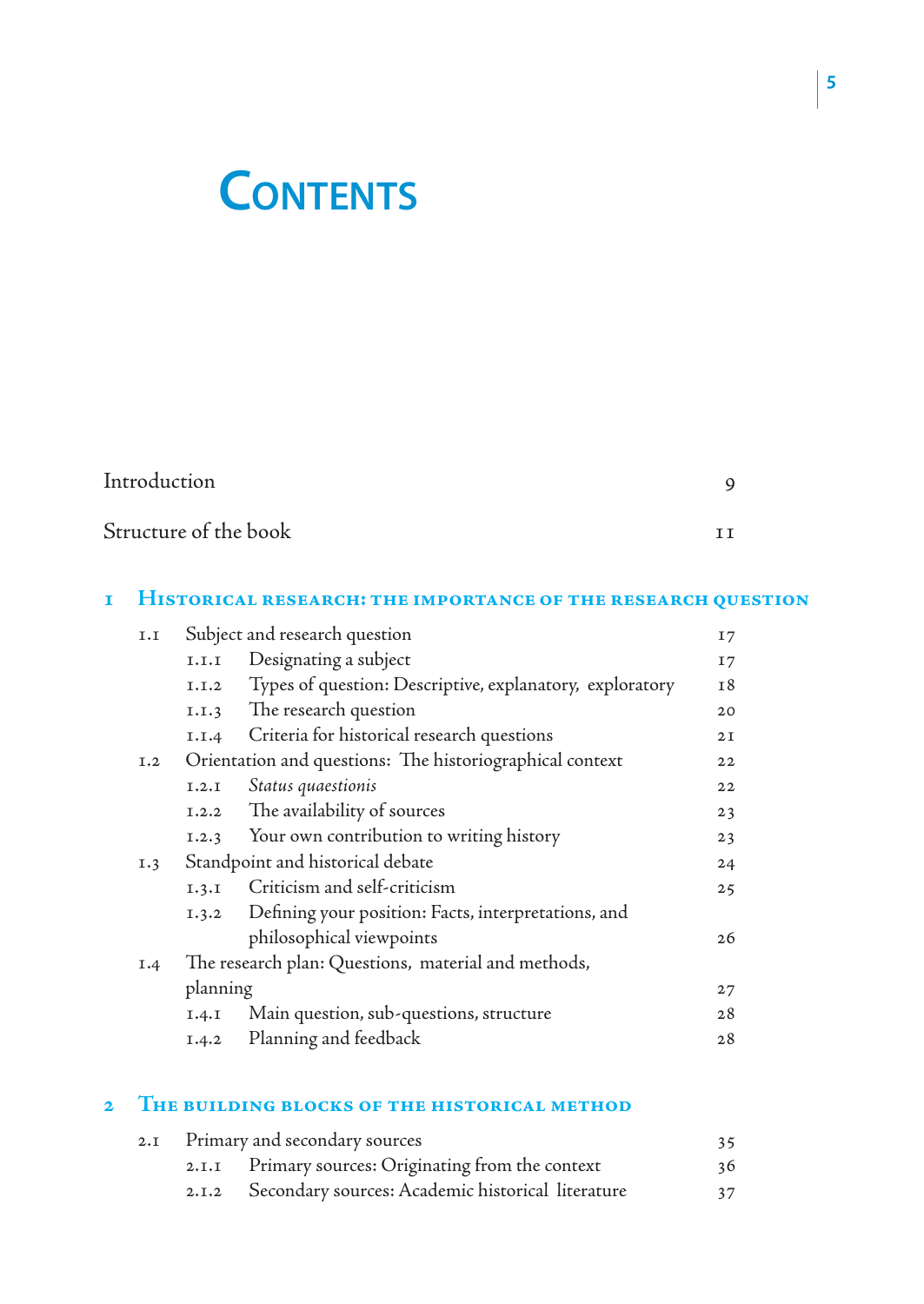### **6 writing history!**

| 2,2 |     |         | Finding your way in academic historical literature               | 37 |
|-----|-----|---------|------------------------------------------------------------------|----|
|     |     | 2.2.1   | Literature of all types and lengths: From textbooks              |    |
|     |     |         | to journal articles                                              | 38 |
|     |     | 2, 2, 2 | Search strategies for literature research                        | 40 |
|     |     | 2.2.3   | Looking further                                                  | 43 |
|     |     | 2, 2, 4 | Consider your search results                                     | 46 |
|     | 2.3 |         | Orientation on primary sources: Can everything be a source?      | 47 |
|     |     | 2.3.1   | Sources in all shapes and sizes: From text to image and sound 47 |    |
|     |     | 2.3.2   | Interaction between sources and interpretation                   | 50 |
|     |     | 2.3.3   | Access to collections of sources                                 | 5I |
|     |     |         |                                                                  |    |

#### **3 Applying the historical method**

| 3.1 |       | Five steps to a definitive research design                  | 63 |
|-----|-------|-------------------------------------------------------------|----|
|     | 3.1.1 | After the provisional research question: Reading strategies |    |
|     |       | on three levels                                             | 64 |
|     |       | 3.1.2 Back to the research question                         | 67 |
|     |       | 3.1.3 Research into sources                                 | 68 |
|     | 3.1.4 | The importance of source criticism                          | 70 |
| 3.2 |       | Organising literature and sources                           | 7I |
|     | 3.2.1 | Making a well-founded reading list                          | 7I |
|     |       | 3.2.2 Making notes                                          | 73 |
|     |       | 3.2.3 Keeping a record of sources                           | 74 |
|     | 3.2.4 | Practical tips for saving computer files                    | 76 |
| 3.3 |       | Organisation is reasoning: Source criticism and the         |    |
|     |       | historical method                                           | 77 |
|     | 3.3.1 | 'Silences' in texts                                         | 77 |
|     |       | 3.3.2 Periodisation                                         | 78 |
|     |       | 3.3.3 Selection                                             | 78 |
|     |       | 3.3.4 Image analysis                                        | 79 |
|     | 3.3.5 | Use of oral sources                                         | 80 |

#### **4 Writing History: Narrative and argument**

| 4.1 |         | The structure of a historical text                     | 85 |
|-----|---------|--------------------------------------------------------|----|
|     | 4.I.I   | Introduction                                           | 86 |
|     |         | 4.1.2 Introduction and preface                         | 87 |
|     | 4.1.3   | The argument                                           | 88 |
|     | 4.1.4   | The conclusion                                         | 90 |
| 4.2 |         | Guidelines for the division of paragraphs and sections | 9I |
|     | 4, 2, I | One paragraph per point or one message per paragraph   | 9I |
|     | 4.2.2   | Examples of organising principles at paragraph level   | 93 |
|     | 4.2.3   | Section, subsection, subheadings                       | 96 |
|     |         |                                                        |    |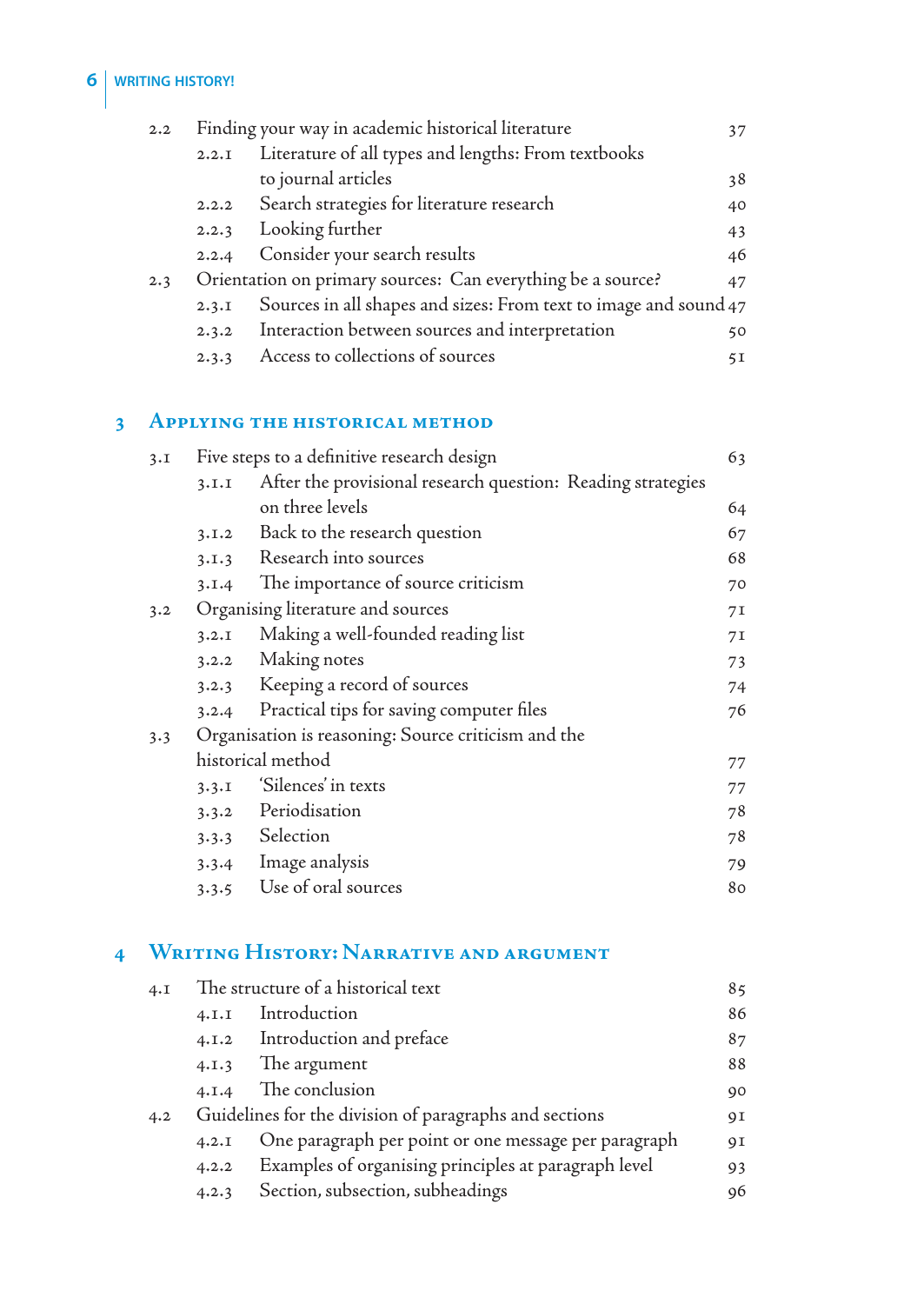#### **contents 7**

| 4.3 | Argument and debate |                                                         | 97         |
|-----|---------------------|---------------------------------------------------------|------------|
|     | 4.3.1               | The voice of the author in the historical account       | 97         |
|     | 4.3.2               | The voice of others in the historical account           | 99         |
|     | 4.3.3               | Original work and plagiarism                            | 100        |
|     | 4.3.4               | Examples of one's own argument and references to others | <b>TOT</b> |
| 4.4 |                     | Questions of style                                      | IO3        |
|     |                     | 4.4.1 Personal pronouns                                 | IO3        |
|     | 4.4.2               | Past and present tenses                                 | <b>105</b> |
|     | 4.4.3               | General and specific statements                         | 105        |
|     | 4.4.4               | Rules for annotation                                    | <b>107</b> |

#### **5 Presentation and historical debate**

| 5.1 |       | Form and style                                  | II3 |
|-----|-------|-------------------------------------------------|-----|
|     |       | 5.1.1 From working paper to poster presentation | II3 |
|     | 5.1.2 | Presentation styles                             | II4 |
|     |       | 5.1.3 A few tips and guidelines                 | 116 |
| 5.2 |       | Feedback and debate                             | II9 |
|     |       | 5.2.1 Critique and support                      | 120 |
|     |       |                                                 |     |

#### **6 A historian – Now what?**

| 6.1 Professional opportunities   | 125              |
|----------------------------------|------------------|
| 6.2 The importance of publishing | T <sub>2</sub> 8 |

#### **Appendices**

#### **I Guidelines for notes**

| I.1 |        | Referring to the literature, websites, sources       | 135 |
|-----|--------|------------------------------------------------------|-----|
|     | I.I.I  | Referring to a book                                  | 135 |
|     | 1.1.2  | Referring to an article in a journal                 | I38 |
|     | 1.1.3  | Referring to an article in a collection              | I39 |
|     | 1.1.4  | Referring to a website or digitally available source | 14I |
|     | I.I.5  | Referring to an archival item                        | I42 |
|     | I.I.6  | Referring to a newspaper article                     | I44 |
|     | I.I.7  | Referring to an unpublished article or paper         | I44 |
|     | I.I.8  | Notes to visual sources                              | 145 |
|     | 0.1.1  | Notes to databases, tables, and figures              | 146 |
|     | 1.1.10 | Consecutive notes                                    | I47 |
|     | 1.1.11 | Grouped notes                                        | I47 |
|     | 1.1.12 | Abbreviations in notes                               | 148 |
|     |        |                                                      |     |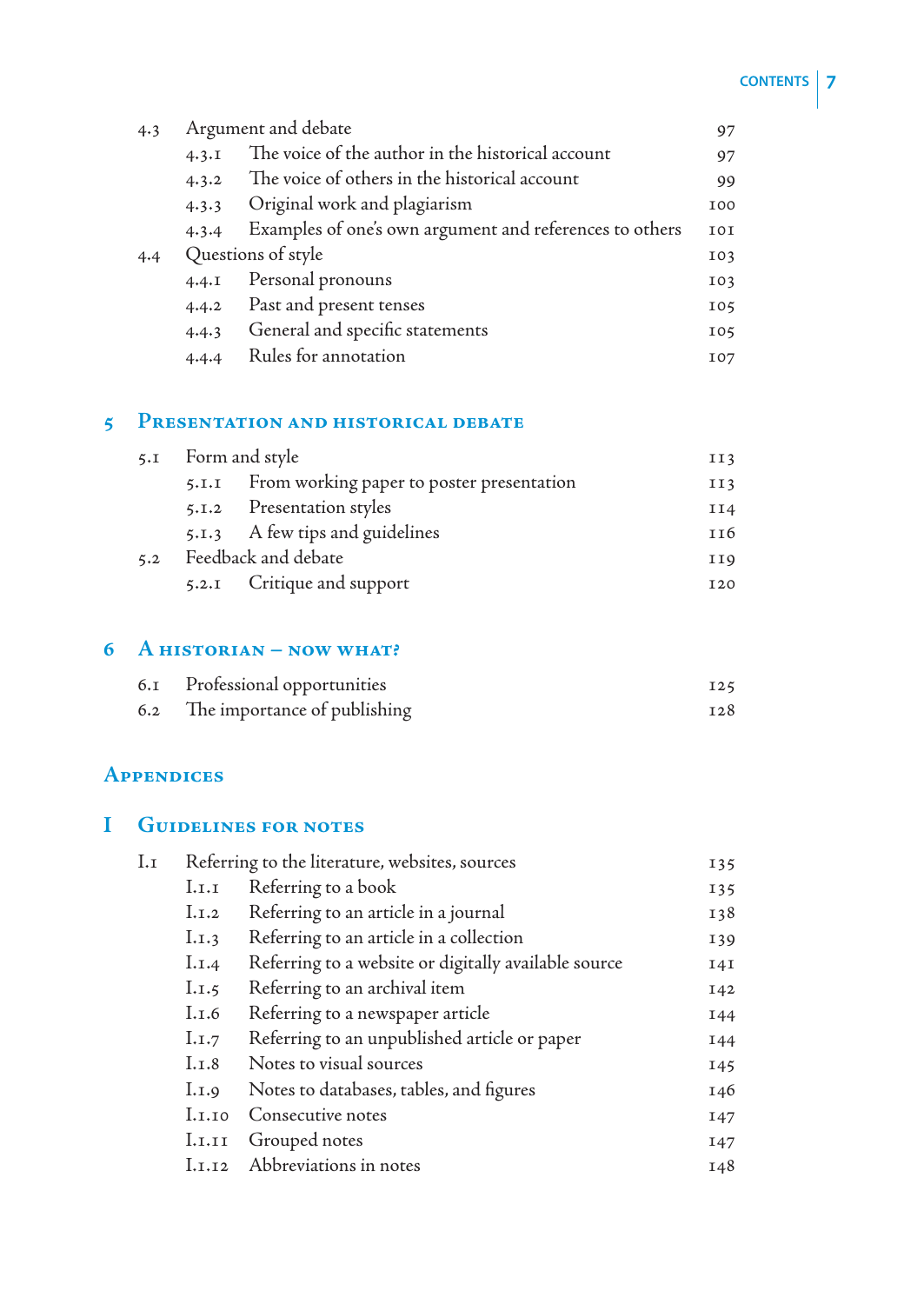### **8 writing history!**

|  | I.2 The bibliography                    | 148  |
|--|-----------------------------------------|------|
|  | I.2.1 Rules of thumb for a bibliography | 149. |
|  | I.3 Summarizing diagram                 | 150  |

#### **II Other styles of notes**

| $\rm{II}$         | Variations on 'De Buck' | 155 |
|-------------------|-------------------------|-----|
| II <sub>2</sub>   | The Chicago Style       | 156 |
| II. $\frac{1}{2}$ | Author-date references  | 159 |

#### ACKNOWLEDGEMENTS 163

#### **List of diagrams**

| Diagram 1 | Diversity of sources and interaction                                    | 50         |
|-----------|-------------------------------------------------------------------------|------------|
| Diagram 2 | Five steps to a definitive research plan                                | 64         |
| Diagram 3 | Summary and organisation of the literature                              | 74         |
| Diagram 4 | Approaches to the analysis of photographs as historical sources         | 80         |
| Diagram 5 | Overview of cited examples of annotation according to 'De Buck Style'.  | <b>I50</b> |
| Diagram 6 | Overview of cited examples of annotation according to the Chicago Style | 158        |
|           |                                                                         |            |

#### **INDEX** 165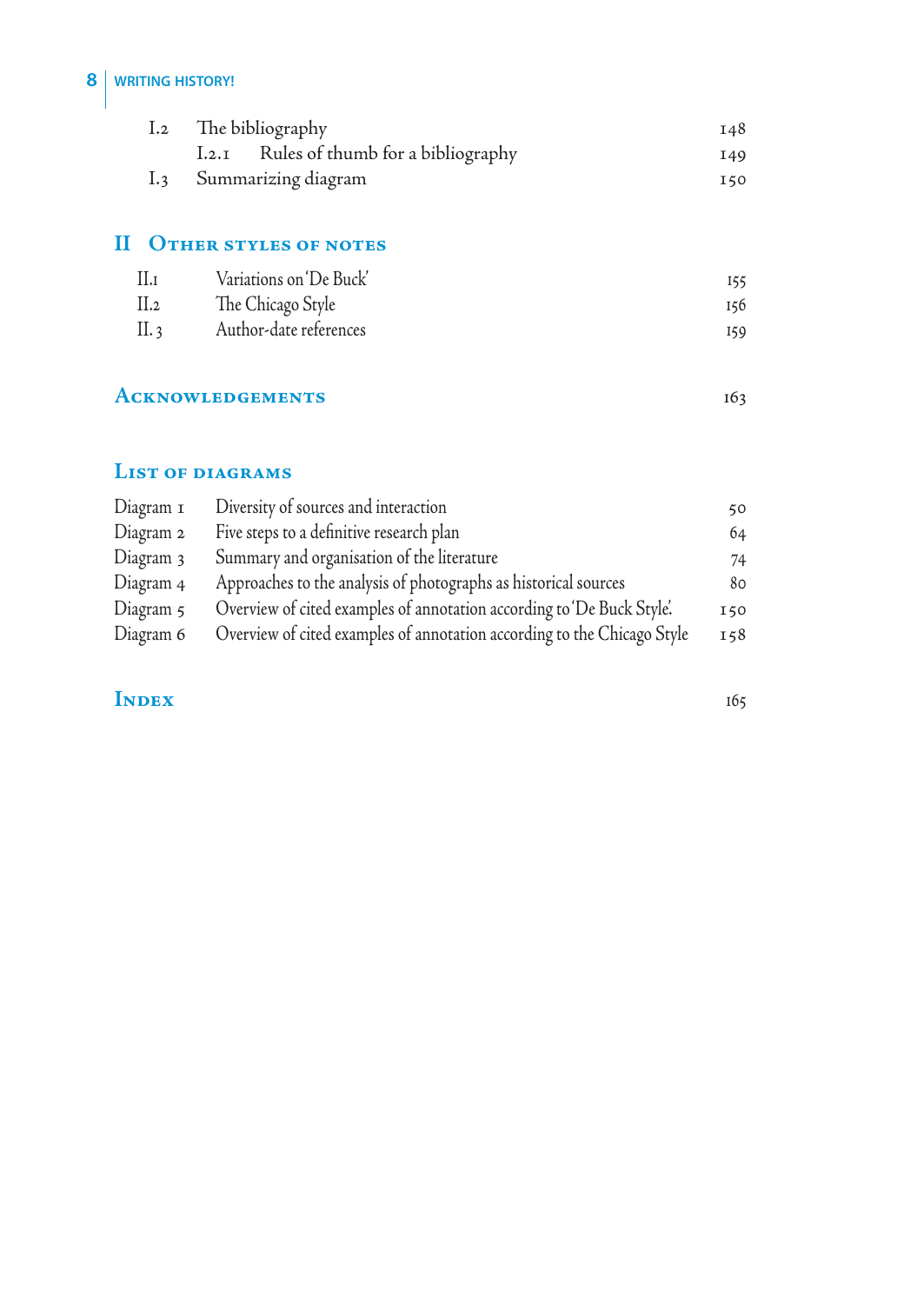### **INTRODUCTION**

Historians do not only know a lot about the past, what we conventionally call history, by writing about it they also *make* history. By interacting with other historians, both past and present, and in dialogue with the public of their own time they contribute knowledge and insights that help a society to be conscious of its relation to the past. This does not only apply to the history of our most recent times: thinking about history is interesting and relevant from the earliest appearance of the humans as distinctive creatures on this planet. History is about a past that can be constantly approached from countless angles with new ideas, insights and techniques – and that is why there is an exclamation mark in the title of this guide. *Writing History!* appeals to the ambition to actively explore the possibilities of the discipline and then encourages you to follow your own path.

An important key to writing history is the historical method of source criticism, which is also a recurring subject in this companion. Most historical methods and techniques have been developed through what we would call an 'analogue' context: starting from unique archival documents, printed books, collections of objects, visual sources and recorded accounts and stories. However, the rapid developments in information and communication technology as well as digital imaging techniques do have a great deal of influence on the methods and techniques of writing history. They change the access to our sources as the sources themselves acquire a different character. Communication between historians about their results is taking on new forms and archiving is done in new ways. Prospective historians are in the middle of these changes and will help to determine their impact on the historian's craft.

This companion is therefore a 2.0 version – it does not anticipate technological innovations and what the future might hold with respect to using 'big data', image recognition, the reconstruction of historical sounds and other developments we can expect. *Writing History!* is intended to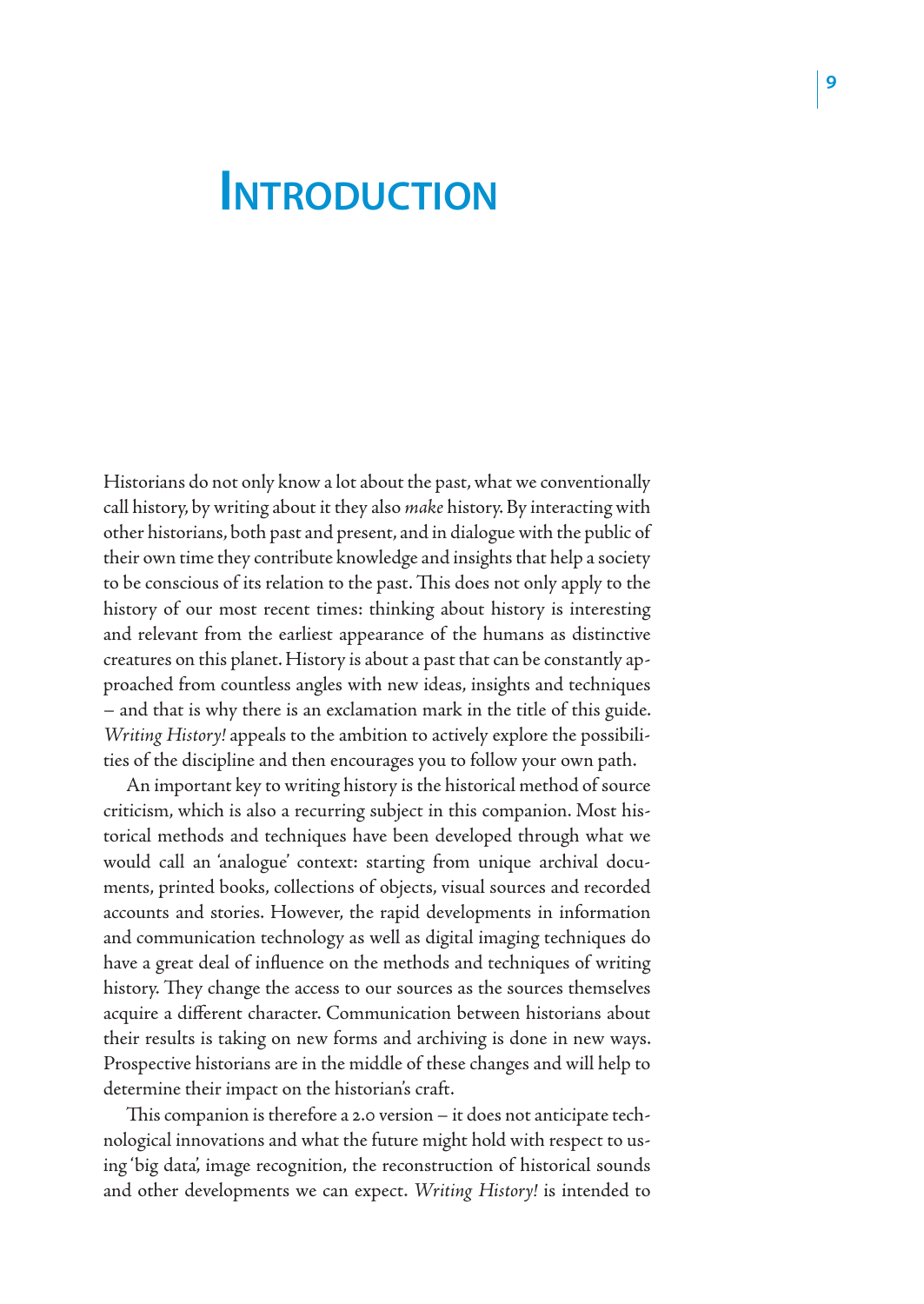connect the customary academic historical methods and techniques and the digital means that are now available to the historian. IT puts source criticism in a new light. It is also important as it expands the historical debate, both by reducing geographical divisions and by offering more opportunities for immediate interaction with readers. A conscious use of methods and techniques for our discipline will allow prospective historians to make an important contribution to such renewal.

The Dutch edition of *Writing History!* is about practising history in the Dutch language, which, of course, is not the same as practising Dutch history. Likewise, the English version of this book is not about writing a history of the English-speaking world, but about practicing history in English. However, language is not just a neutral vehicle for communication; different language traditions have generated differences in historiography as well. *Writing History!* does not explore such differences, but offers a translation of the Dutch companion, in order to facilitate its use as a course book in both Dutch/English bilingual and in English history programmes. The book is structured as a guide to historical methods and techniques. It is aimed at everyone who wants to develop the skills needed for writing history, both within and outside of academia. We hope that all prospective historians find this book to be a useful companion as they write history.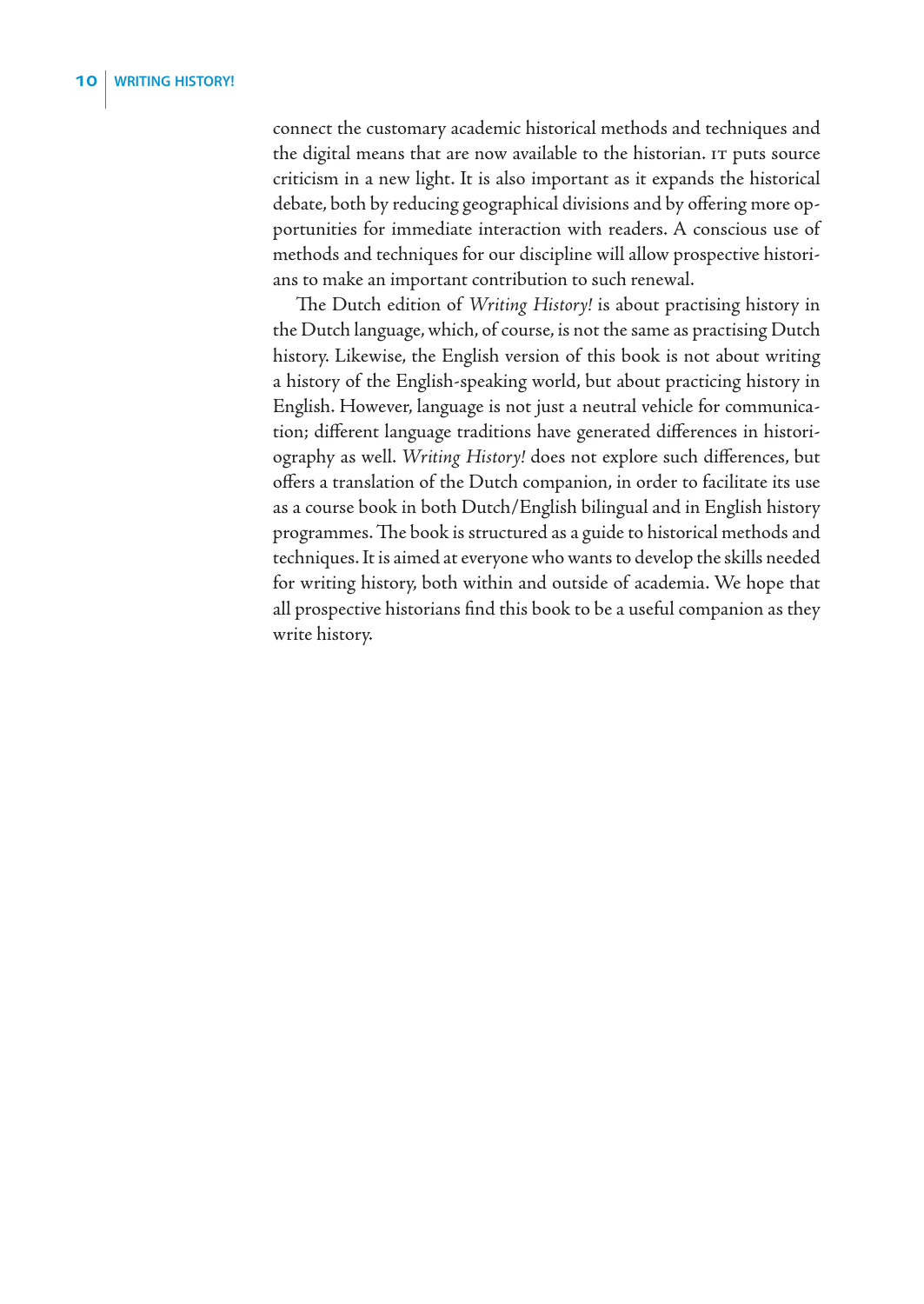## **Structure of the book**

*Writing History!* consists of six chapters and concludes with two technical appendices.

**Chapter 1** discusses the process of historical research in general, the emphasis being on the importance of formulating a good historical research question. All the phases and techniques of historical research are dealt with briefly and will be addressed in more detail in the following chapters.

- **1.1 Subject and research question:** designating a subject / types of question: descriptive, explanatory, exploratory / the research question/ criteria for historical research questions
- **1.2 Orientation and questions: the historical context:** *status quaestionis* / availability of sources / your own contribution to writing history
- **1.3 Standpoint and historical debate:** criticism and self-criticism/ defining your position: facts, interpretations and philosophical viewpoints
- **1.4 The research plan: questions, material and methods, planning:** main question, sub-questions, structure / planning and feedback

In **Chapter 2**, the emphasis is on the building blocks of historical research: literature and sources. It deals with the distinction between primary sources and secondary literature, the diversity of primary sources and how these are embedded in various academic disciplines and traditions of collecting, with a brief indication of how you can find them in libraries, archives and museums.

**2.1 Primary and secondary sources:** primary sources: originating from the context / secondary sources: academic historical literature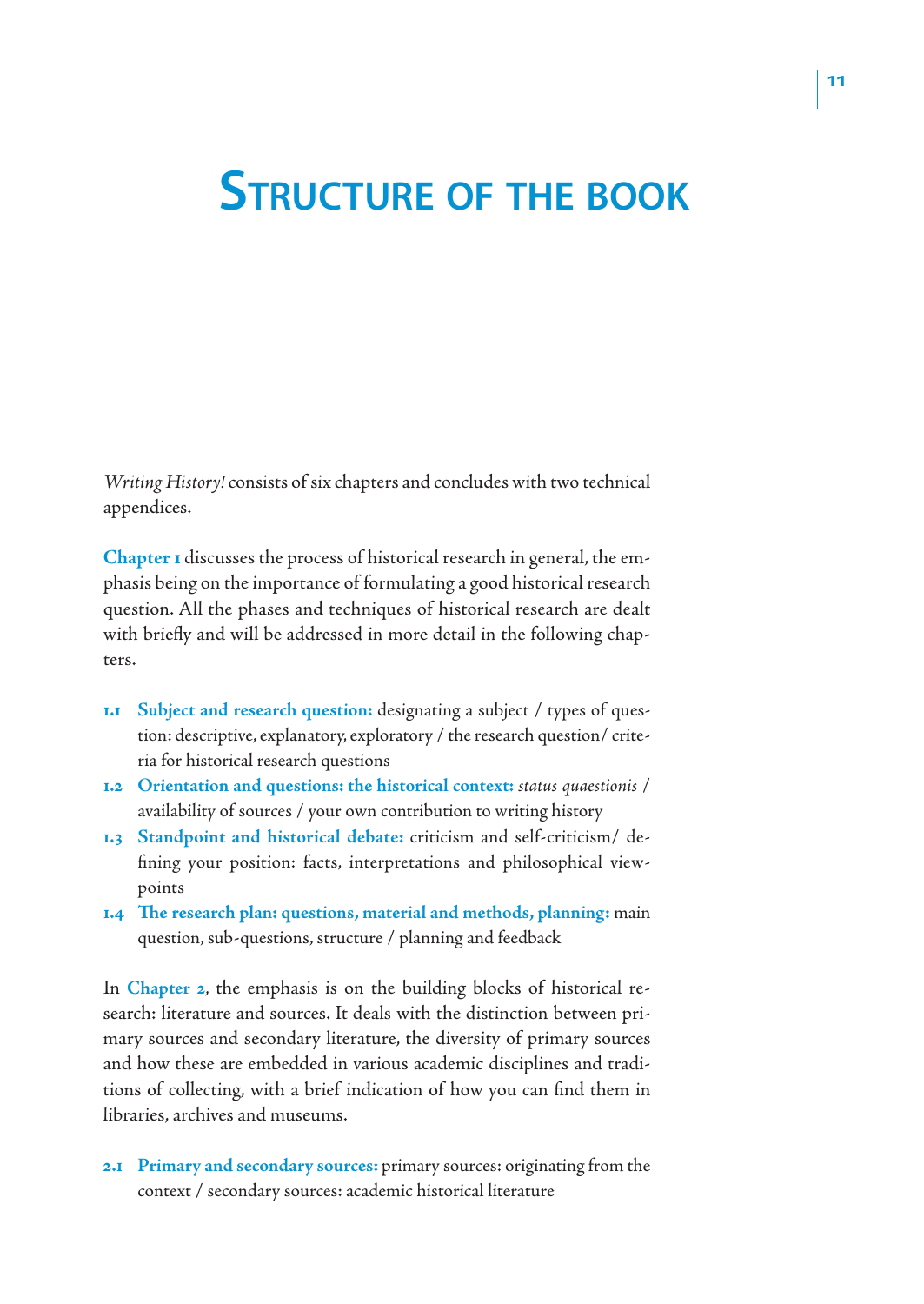- **2.2 Finding your way in academic historical literature:** literature of all types and lengths, from textbooks to journal articles / search strategies for literature research / looking further / consider your search results
- **2.3 Orientation on primary sources: can everything be a source?**  Sources of all shapes and sizes: from text to image and sound / interaction between sources and interpretation / access to collections of sources

**Chapter 3**, which deals with how to apply the historical method, discusses how you do research with the help of a step-by-step plan. When searching for and organising information, you must constantly make intrinsic choices – where to look and how to read, how to collect your sources and how to interpret them. All these actions require you to make conscious decisions and to repeatedly return to your research question. Next, we deal with a number of methodological questions about using literature and researching your sources.

- **3.1 Five steps to a definitive research plan:** after the provisional research question: reading strategies on three levels / back to the research question / research into sources / the importance of source criticism
- **3.2 Organising literature and sources:** making a well-founded reading list / making notes / keeping a record of sources / practical tips for saving computer files
- **3.3 Organisation is reasoning: source criticism and the historical method:** 'silences' in texts / periodisation / selection / image analysis / use of oral sources

**Chapter 4** continues with a focus on the writing process. Writing is a concentrated way of thinking that compels you to formulate a train of thought clearly. However, it is also a technique and of great importance to a convincing historical presentation. Moreover, for historical accounts there are a number of conventions concerning notes with which every historian should be thoroughly acquainted. In discussing the structure of a text – its overall structure and on the level of paragraphs and sentences – we shall address the intrinsic aspects of the voice of the author and the implicit or explicit debate of which they are a part.

- **4.1 The structure of a historical text:** introduction / introduction and preface / the argument / the conclusion
- **4.2 Guidelines for the division of paragraphs and sections:** one paragraph per point or one message per paragraph / examples of organising principles at paragraph level / section, subsection, subheadings